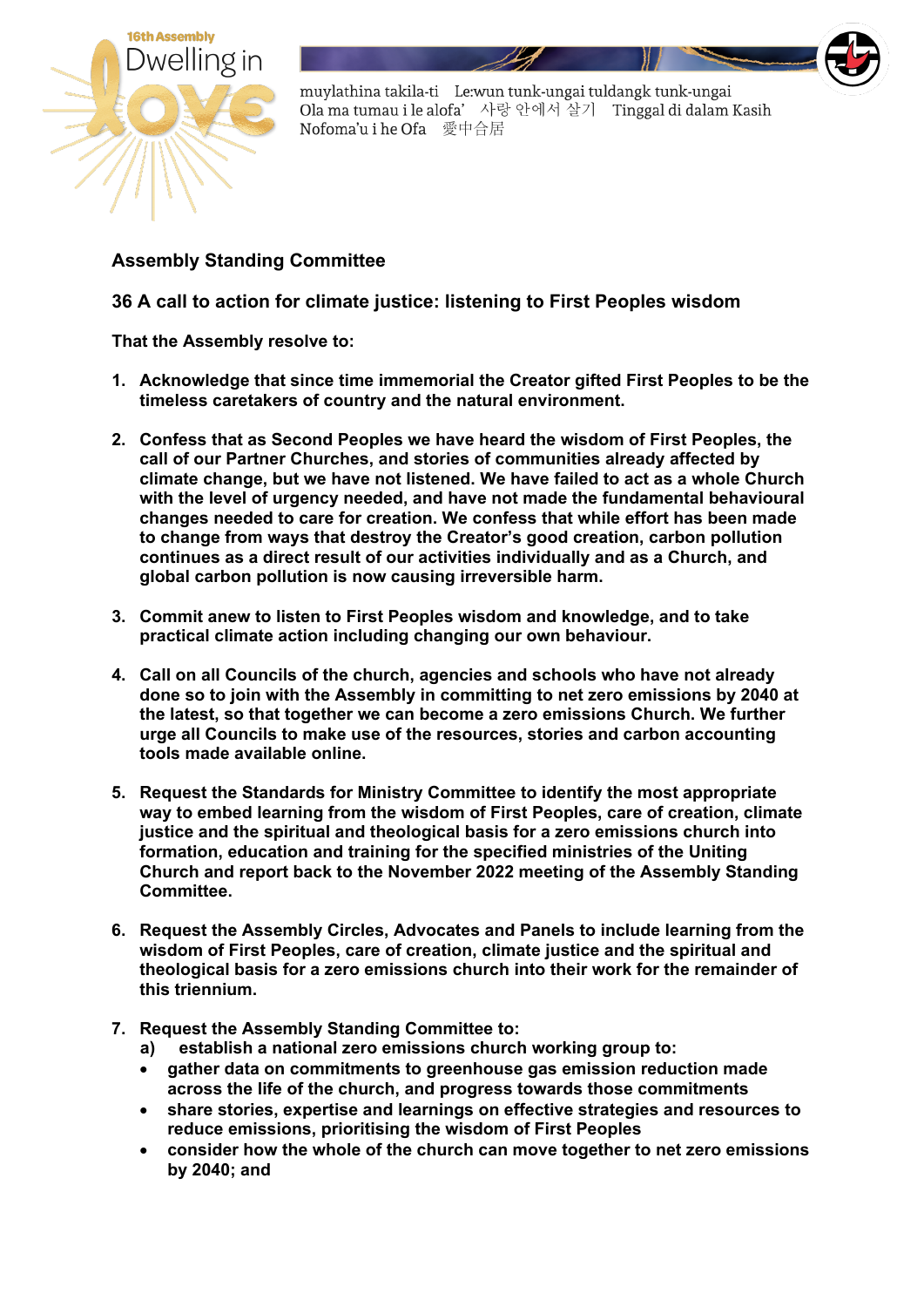

muylathina takila-ti Le:wun tunk-ungai tuldangk tunk-ungai Ola ma tumau i le alofa' 사랑 안에서 살기 Tinggal di dalam Kasih Nofoma'u i he Ofa 愛中合居

## **b) bring a report on findings and recommended next steps to the 17th Assembly.**

Proposer: Alison Overeem

Seconder: Raul Sugunananthan

## **Rationale**

The Uniting Church has a long history of speaking out on environmental matters, including climate change (e.g. 91.14.18 The Rights of Nature and Future Generations, 03.18.01 Tuvalu and the Impact of Global Warming, 06.101 For the Sake of the Planet and all its People, 14.42 Investment in Fossil Fuels, 18.12.01 For the Whole of Creation). Speaking out has tended to be external facing, while change in our behaviour to reduce the impact of our own activities as a church on the natural environment has often been fragmented and slow and at times, inadequate.

Meanwhile greenhouse gas emissions globally have continued to the point where climate change impacts are increasing, with irreversible harm to the natural environment in these lands now called Australia, including the Great Barrier Reef and alpine environments, now predicted with a high degree of confidence by the IPCC (IPCC Working Group II contribution to Sixth Assessment Report Page 11-3 & 11-4).

Climate change impacts are also predicted to exacerbate existing vulnerabilities and inequalities within and between human communities. "Inequalities include those between Indigenous and non-Indigenous Peoples and between generations, rural and urban areas, incomes and health status" (IPCC Working Group II contribution to Sixth Assessment Report Page 11-3). Climate change is already affecting extreme events in Australasia and the impacts of these events are being felt disproportionately by vulnerable communities, including Australia's First Peoples.

The ASC has heard about the impact of recent extreme events on vulnerable communities including Uniting Aboriginal and Islander Christian Congress (Congress) members and their communities through reports from the UAICC chair.

In conversation with National Congress, the ASC has been challenged to listen to the wisdom of First People who have been gifted with the care of creation since time immemorial. This listening needs to occur in ways that lead to urgent, genuine, measurable action and change of our behaviour.

Over time our conversations with the leaders of the Pacific Conference of Churches, Church Partners in the Pacific, Congress and UnitingWorld have continued to highlight climate change impacts in the Pacific and the importance of standing in solidarity with Pacific Island communities.

The ASC has also heard the urgent call from COP26 for specific and measurable action within this crucial decade to reduce emissions and limit warming to 1.5oC